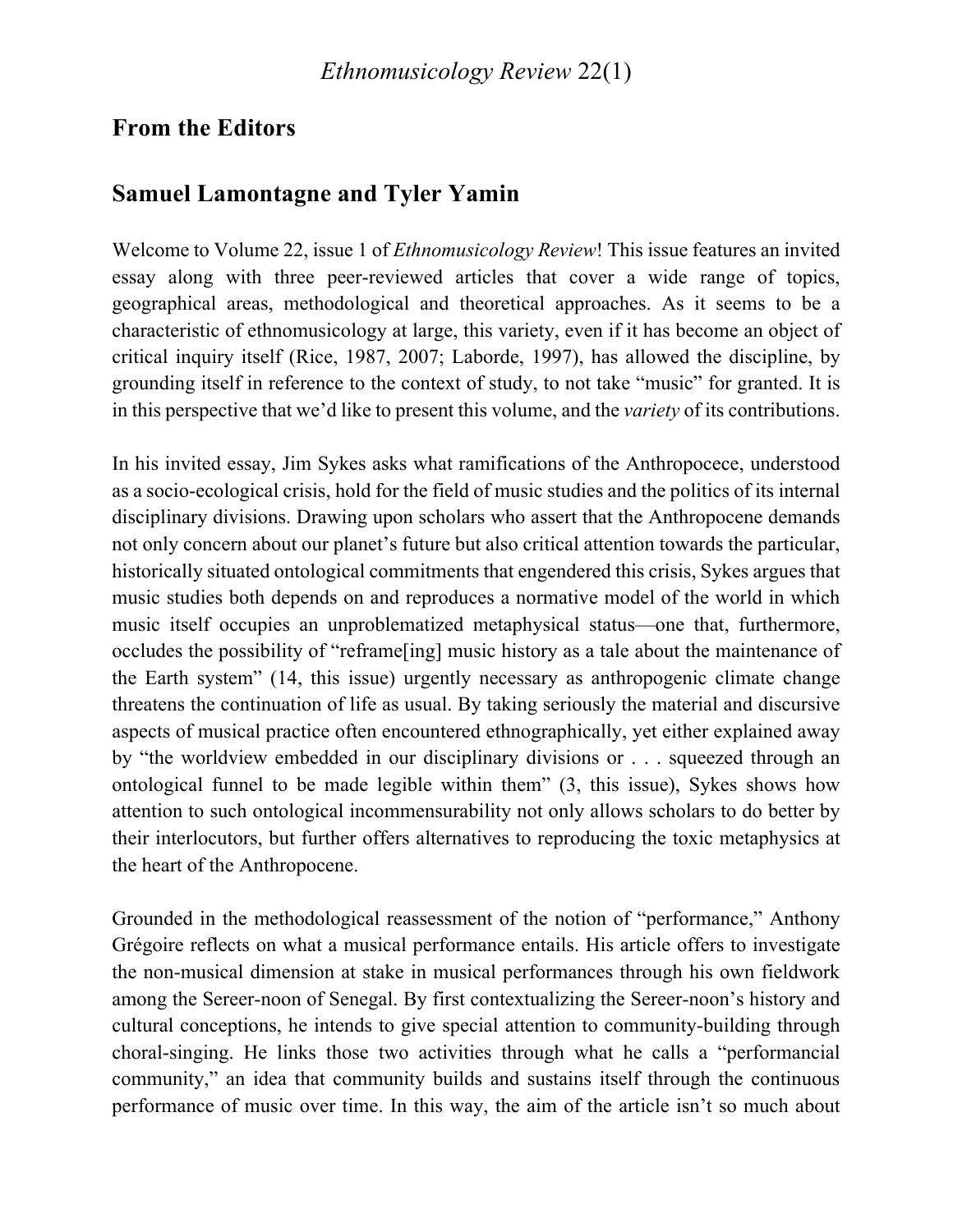asking "What a 'performance' is?" but rather "what it means to perform and how?" (36, this issue).

In their contribution, Bruno Deschênes and Nick Bellando deal with what they call "tonecolour" in Japanese music through the study of the shakuhachi flute and its playing. Further, the article offers a history of shakuhachi playing by contextualizing it in Japanese music and culture at large. By grounding their understanding of shakuhachi playing in its religious context of emergence, they identify its aesthetic dimension as linked to the player's tentative to "express truth." If they focus on tone-colour in Japanese music, they're careful not to oppose European and Japanese musical sound traditions in binary terms, where tone-color would belong to one side, and pitch and melody to the other. As it develops a particular case on how the recognition of sounds as musical depends on sociocultural contexts, the article questions what the aesthetic value of music can mean, and critiques determined notions of beauty associated to certain sounds.

George Murer's article immerses the reader in the irreducible heterogeneity of musicmaking in the Baloch communities of the Makran Gulf. With exemplary ethnographic detail, he simultaneously traces the myriad regional influences on Balochi music and the changing meanings it holds for its performers and audiences. But he manages to do so without collapsing his object of research into a single model: "the contemporary popular music produced and consumed by Muscat's Baloch community," he argues, "refracts into multiple strains inscribed with specific geocultural orientations. No single current of cultural performance can comprehensively encapsulate this diverse community" (61, this volume).

Continuing our commitment to publish a diversity of voices, we are pleased that this issue features essays from authors representing a number of distinct career paths and points within them. In addition to a piece by an Associate Professor of Music (Sykes), we include articles both by graduate students in ethnomusicology (Grégoire and Murer) and scholarperformers (Deschênes and Bellando). Our Sounding Board, furthermore, acts as an online venue for ethnomusicological expression beyond the requirements mandated by the blind review process; here we also feature the many posts that have appeared since the publication of our previous volume. You can find book reviews, editorial news, and various essay sections. We hope you find our offerings as inspiring and thought-provoking as we do—our online format, furthermore, makes it possible to provide public comments on individual articles. For more substantial insights, whether related to this volume's contents or something wholly different, please keep an eye out this coming summer for isse 2 of our